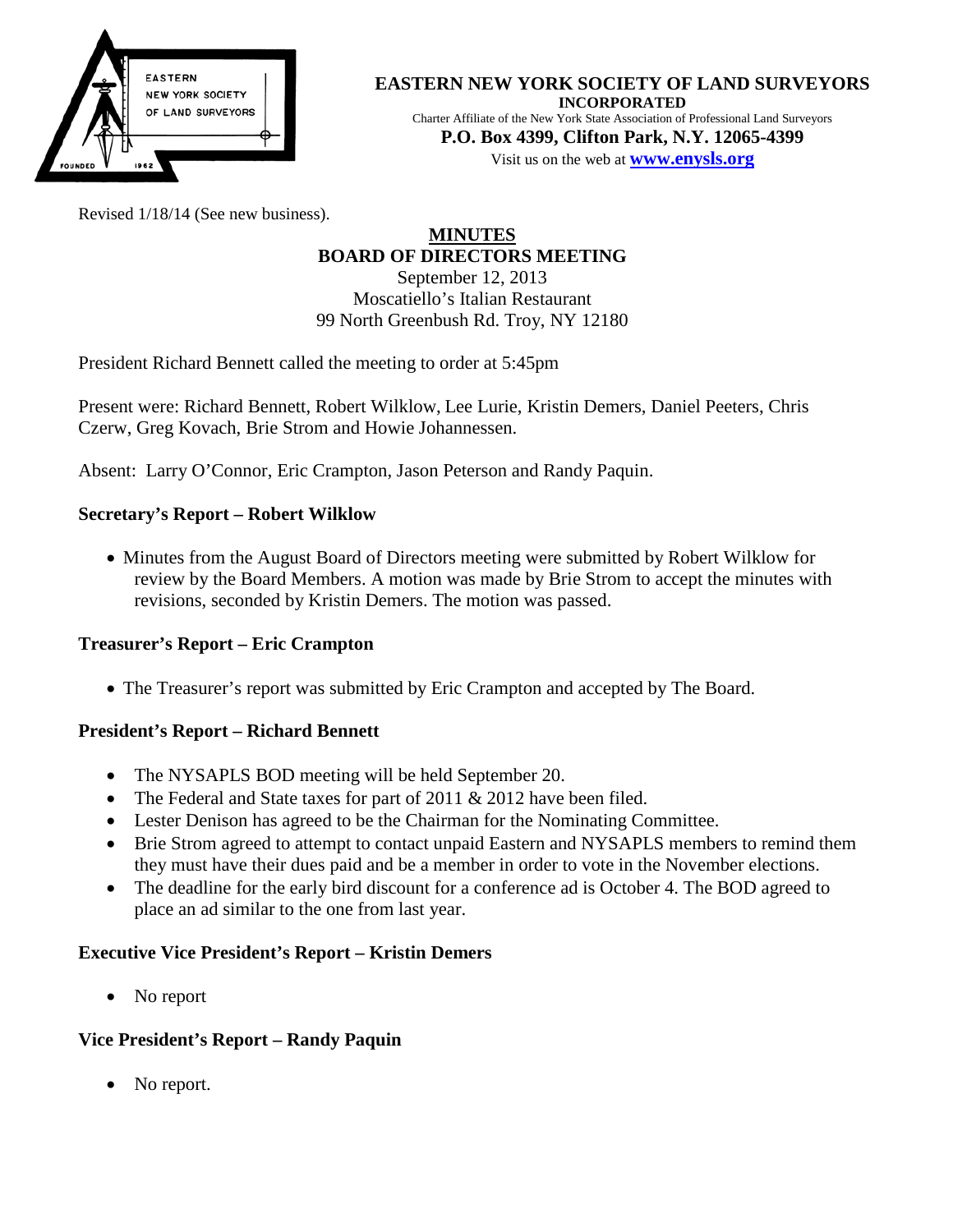# **STANDING COMMITTEES:**

Constitution & By-laws: Larry O'Connor, Bill Schraa, Randy Paquin:

- Fiscal year needs to be changed to end December 31.
- Budget due date should also be revised.

Continuing Education: Jody Lounsbury, Chuck Lent, Eric Crampton: nothing to report

Ethics: Jim Vianna, Larry O'Connor, Jeff Ostertag, Kevin Rounds: nothing to report

Finance: Carl Rigdon, Bill Darling, Chris Czerw: nothing to report

Legislative: Larry O'Connor: nothing to report

Program: Randy Paquin, Charles Hartnett, Gary Michell:

• November annual membership meeting and elections to be held at Shaker Ridge Country Club. The program is to be determined.

Public Relations: Jody Lounsbury: nothing to report

Scholastic Development: Kristin Demers, Randy Paquin: nothing to report

Business Practice & Technical Information: Chris Czerw: nothing to report

Membership: Robert Wilklow, Steve Dickson: nothing to report.

Website: Richard Bennett:

• Minutes have been added to the web site.

## **TEMPORARY COMMITTEES**

Old Business:

• Long Island Surveyors still have the tallest tree challenge.

New Business:

- Jim Allen asked the Board if the Society might consider providing assistance to the New Netherlands Project in annotating the English translations upon digital copies of historic Dutch maps. Rich Bennett volunteered to go with Jim to meet with the "Project" personnel to discuss the scope of what may be needed. (Revised 1/18/14 Per Jim Allen's comments/request).
- Jim Vianna and Bob Ihlenburg discussed going to Philadelphia for a Surveyor Historical Society seminar and asked the BOD if they thought there might be interest in trying to have a seminar in Upstate New York. The Society has 2016 and 2017 dates open and would need a preliminary proposal by March of 2014.